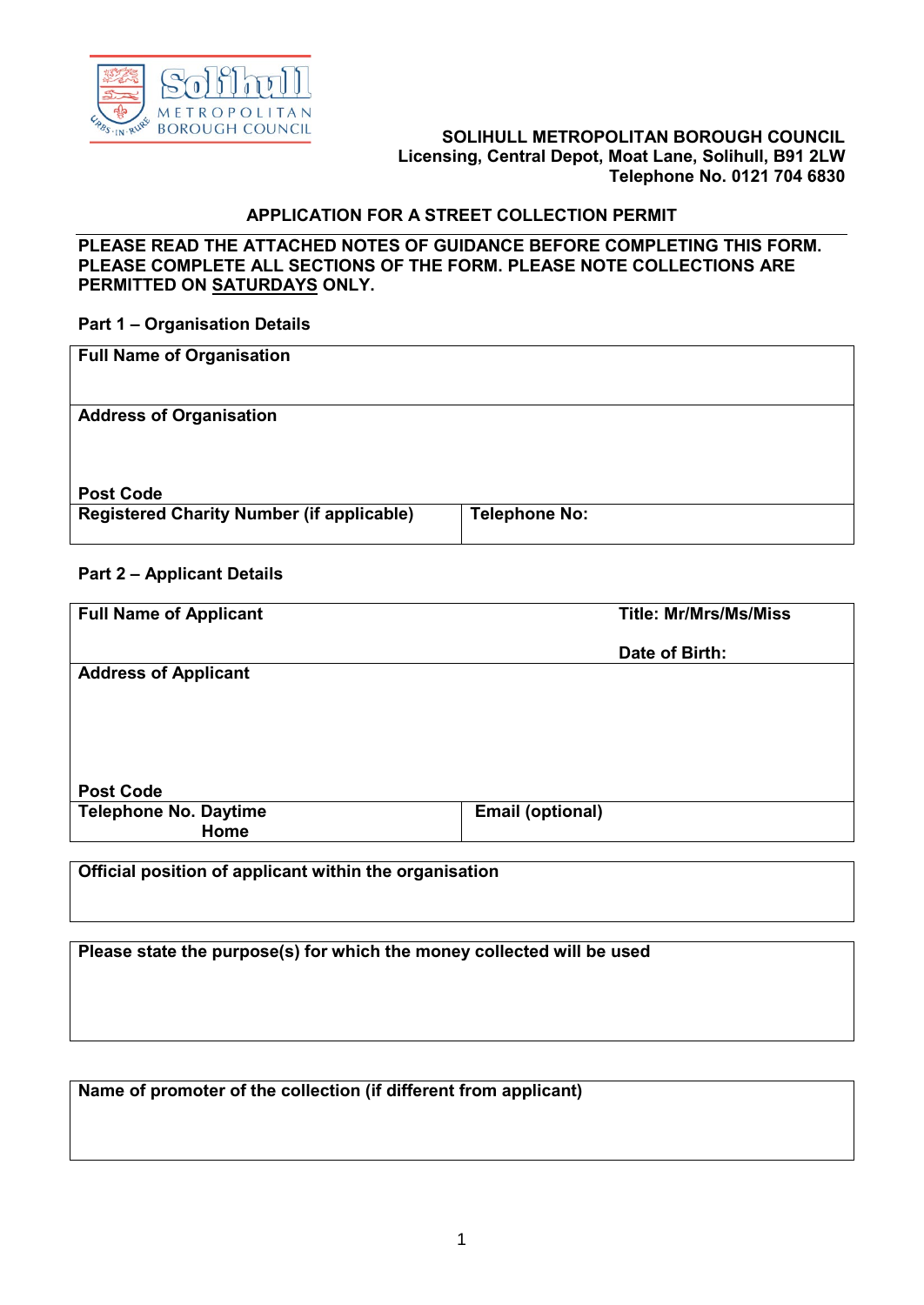### **Part 3 – Collection Details**

| <b>Preferred date of collection</b>              |  |
|--------------------------------------------------|--|
| <b>Alternative date(s)</b>                       |  |
| Dates when a collection would NOT be<br>suitable |  |

| Please tick the areas in which you would like to collect. |                       | Please tick √ |
|-----------------------------------------------------------|-----------------------|---------------|
| <b>Central Solihull</b>                                   | <b>Shirley</b>        |               |
| <b>Knowle</b>                                             | <b>Dorridge</b>       |               |
| <b>Hampton in Arden</b>                                   | <b>Balsall Common</b> |               |
| <b>Meriden</b>                                            | <b>Cheswick Green</b> |               |
| Olton                                                     | <b>Hockley Heath</b>  |               |
| <b>Dickens Heath</b>                                      | <b>Hobs Moat</b>      |               |
| <b>Dovehouse Parade</b>                                   | <b>Prospect Lane</b>  |               |
| <b>Solihull Lodge</b>                                     | <b>Marston Green</b>  |               |
| <b>Castle Bromwich</b>                                    | Kingshurst            |               |
| <b>Chelmsley Wood</b>                                     |                       |               |

**Please state the approximate number of collectors you intend to use**

**CENTRAL SOLIHULL & SHIRLEY COLLECTIONS. The application is only for the collection of money. If any supporting activity is planned, including the use of any display, article or supporting vehicle, prior permission must be obtained from the Events Team and appropriate risk assessments and public liability insurance arranged. Please contact the Events Team on 0121 704 6547.**

**If you are a "professional fundraiser" or a "commercial participator" please confirm that a written agreement exists in accordance with The Charitable Institutions (Fundraising) Regulations 1994.**

| <b>Signature of</b> |  |
|---------------------|--|
| applicant           |  |
| <b>Date</b>         |  |
|                     |  |

| $\widehat{\mathbf{d}}$ Data<br><b>Protection</b> | The information you supply will be used by Licensing to assess and administer your application for<br>a Street Collection Permit. It may be shared with other Divisions of the Council and external<br>organisations including the Police for this purpose. Your information may also be shared with other<br>council services and partner organisations to ensure your records are kept accurate and help us to<br>identify services you may be entitled to or interested in. For further details of how we may use your<br>information contact Licensing on tel: 0121 704 6830 |
|--------------------------------------------------|----------------------------------------------------------------------------------------------------------------------------------------------------------------------------------------------------------------------------------------------------------------------------------------------------------------------------------------------------------------------------------------------------------------------------------------------------------------------------------------------------------------------------------------------------------------------------------|
|--------------------------------------------------|----------------------------------------------------------------------------------------------------------------------------------------------------------------------------------------------------------------------------------------------------------------------------------------------------------------------------------------------------------------------------------------------------------------------------------------------------------------------------------------------------------------------------------------------------------------------------------|